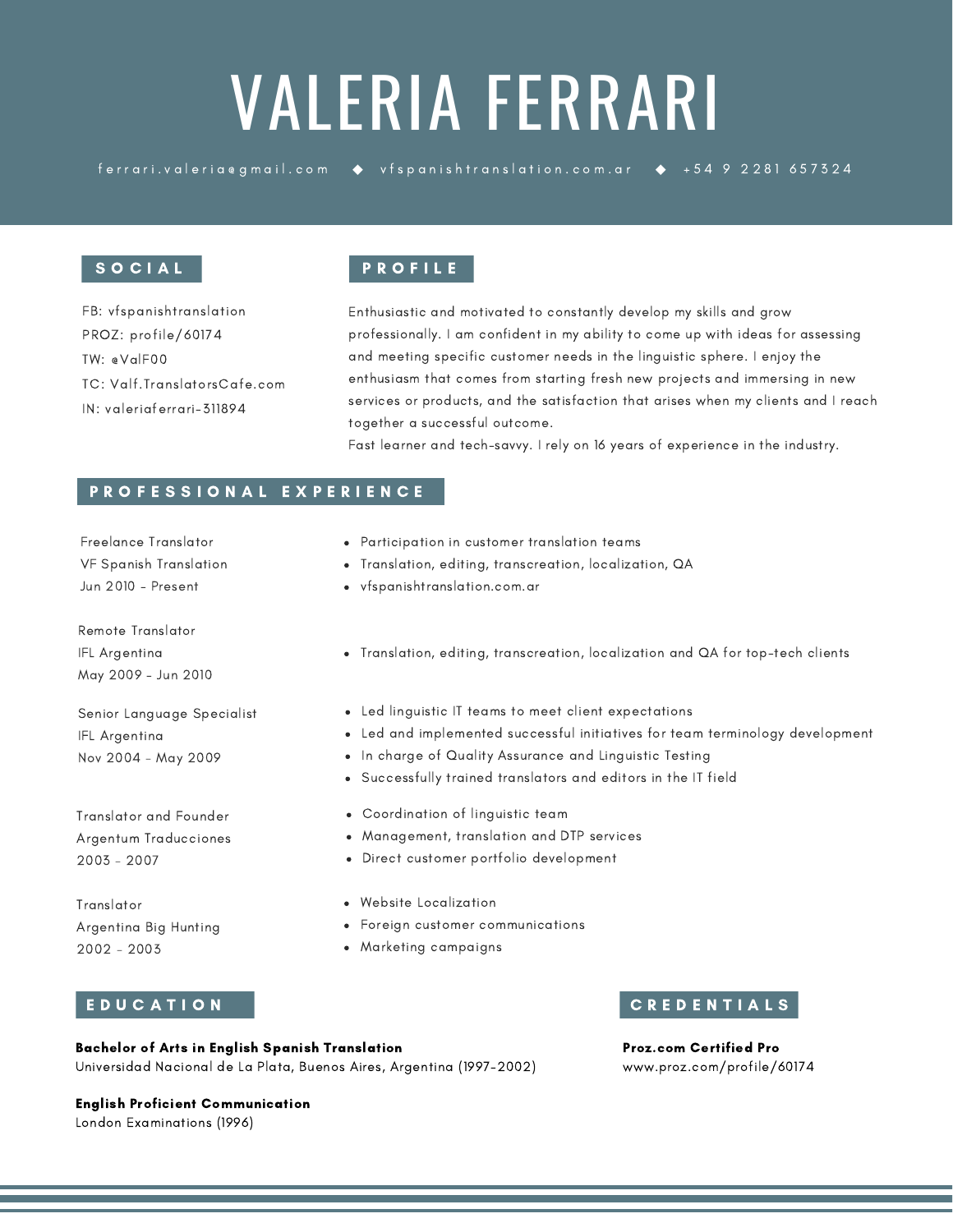# VALERIA FERRARI

ferrari.valeria egmail.com  $\bullet$  vfspanishtranslation.com.ar  $\bullet$  +54 9 2281 657324

#### E X P E R T I S E

| IT, Software & Telecom | • Software interfaces, help files, user manuals, printers, mobile phones,<br>websites, mobile apps, linguistic testing, user interface regression testing                                                            |
|------------------------|----------------------------------------------------------------------------------------------------------------------------------------------------------------------------------------------------------------------|
| Creative Marketing     | • Brochures, press releases, marketing campaigns, documentation, websites,<br>customer communications                                                                                                                |
| Banking & Finances     | • Stock options, shareholder reports, financial software, website localization                                                                                                                                       |
| Health Insurance       | Benefit summaries, plan handbooks, flyers, brochures, HIPAA related<br>$\bullet$<br>transactions, certificates of coverage, consent forms, explanation of benefits,<br>evidence of coverage, customer communications |
| E-Learning             | • Interactive educational course content, presentation slides, documents                                                                                                                                             |
| Art                    | • Websites, brochures, portfolios, communication, funding, promotion, exhibition,<br>curating, design content                                                                                                        |

### T O O L S

# R E C O M M E N D A T I O N S H O B H O B B I E S

www.linkedin.com/in/valeria-ferrari-311894

Art, painting valeriaferrari.com.ar Yoga Cooking

Trados, Trados Studio MemoQ Idiom Catalyst Passolo Smartling XTM XBench